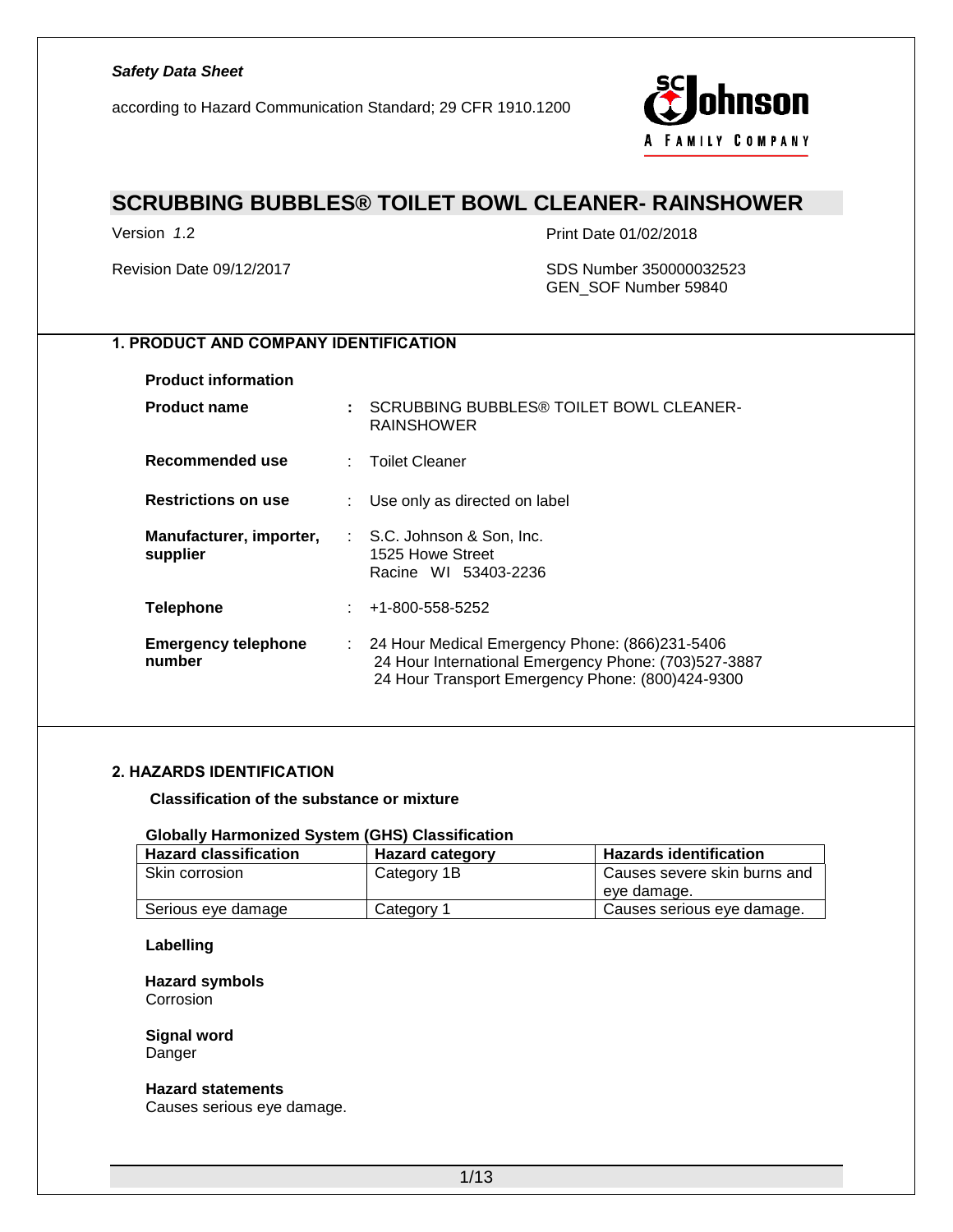according to Hazard Communication Standard; 29 CFR 1910.1200



### **SCRUBBING BUBBLES® TOILET BOWL CLEANER- RAINSHOWER**

Version *1*.2 Print Date 01/02/2018

Revision Date 09/12/2017 **SDS Number 350000032523** GEN\_SOF Number 59840

#### **Precautionary statements**

If medical advice is needed, have product container or label at hand. Keep out of reach of children. Read label before use. Immediately call a POISON CENTER/doctor. IF IN EYES: Rinse cautiously with water for several minutes. Remove contact lenses, if present and easy to do. Continue rinsing. Wear protective gloves/ protective clothing/ eye protection/ face protection. Wash hands thoroughly after handling. **Other hazards** : None identified

#### *3. COMPOSITION/INFORMATION ON INGREDIENTS*

| Chemical name                                             | CAS-No.     | Weight percent |
|-----------------------------------------------------------|-------------|----------------|
| Hydrochloric acid                                         | 7647-01-0   | $5.00 - 10.00$ |
| 2,2'-(octadec-9-enylimino)bisethanol                      | 25307-17-9  | $1.00 - 5.00$  |
| Alcohols, C13-15-branched and linear,<br>ethoxylated EO=8 | 157627-86-6 | $1.00 - 5.00$  |

The specific chemical identity and/or exact percentage (concentration) of this composition has been withheld as a trade secret.

For additional information on product ingredients, see www.whatsinsidescjohnson.com.

#### **4. FIRST AID MEASURES**

### **Description of first aid measures Eye contact EXELL EXECT:** IF IN EYES: Rinse cautiously with water for several minutes. Remove contact lenses, if present and easy to do. Continue rinsing. Immediately call a POISON CENTER/doctor. Get medical attention immediately. **Skin contact** : IF ON SKIN (or hair): Take off immediately all contaminated clothing. Rinse skin with water/shower. Wash contaminated clothing before reuse. Immediately call a POISON CENTER/doctor.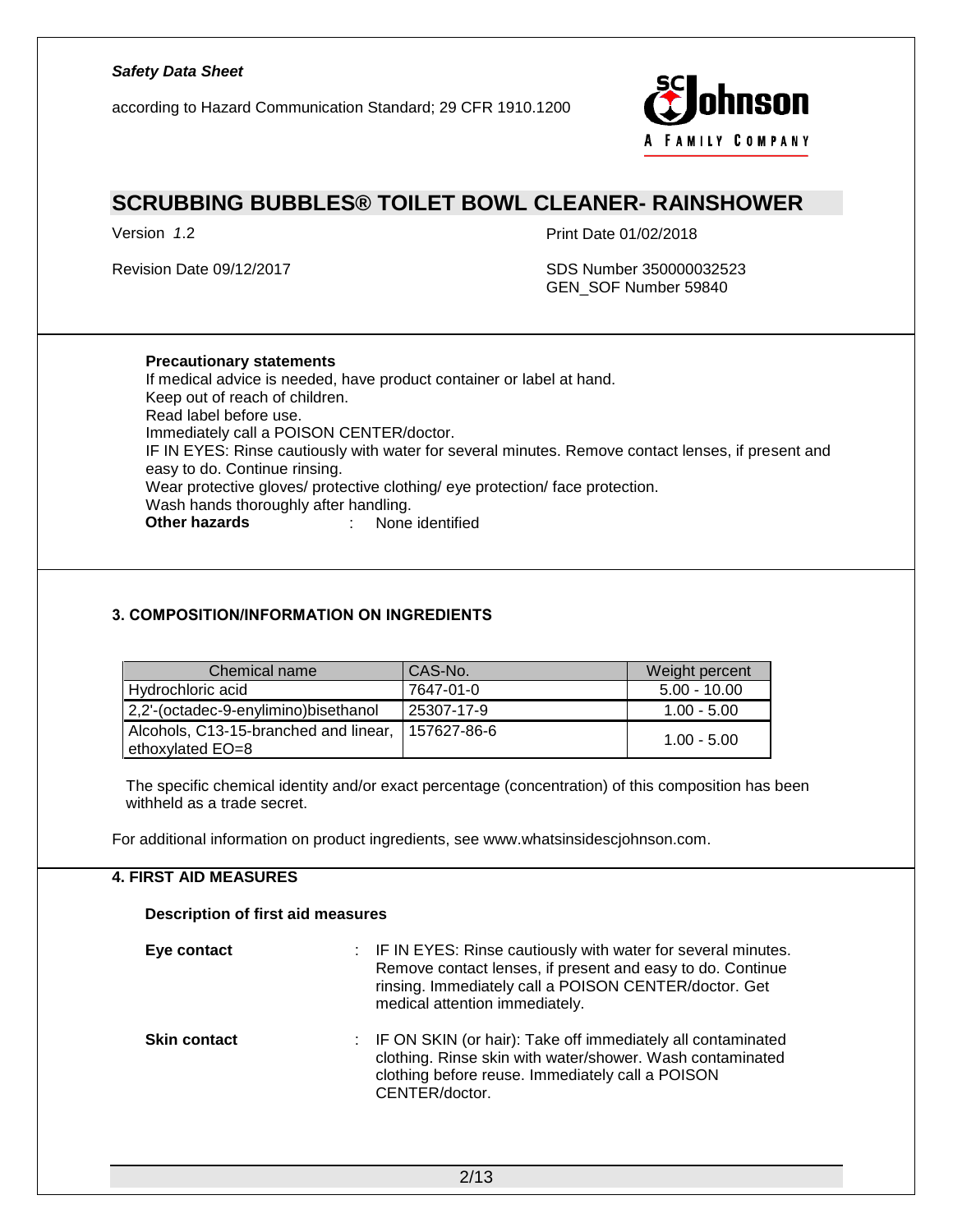according to Hazard Communication Standard; 29 CFR 1910.1200



| Version 1.2                                                          | Print Date 01/02/2018                                                                                                                                 |  |  |
|----------------------------------------------------------------------|-------------------------------------------------------------------------------------------------------------------------------------------------------|--|--|
| Revision Date 09/12/2017                                             | SDS Number 350000032523<br>GEN_SOF Number 59840                                                                                                       |  |  |
| Inhalation                                                           | : IF INHALED: If breathing is difficult, remove victim to fresh air<br>and keep at rest in a position comfortable for breathing.                      |  |  |
| Ingestion                                                            | IF SWALLOWED: Rinse mouth. Do NOT induce vomiting.<br>Rinse mouth.                                                                                    |  |  |
|                                                                      | Most important symptoms and effects, both acute and delayed                                                                                           |  |  |
| Eyes                                                                 | : Causes serious eye damage.                                                                                                                          |  |  |
| Skin effect                                                          | Causes severe skin burns.<br>No adverse effects expected when used as directed.                                                                       |  |  |
| Inhalation                                                           | May cause respiratory tract irritation.                                                                                                               |  |  |
| Ingestion                                                            | Causes digestive tract burns.<br>No adverse effects expected when used as directed.                                                                   |  |  |
| <b>5. FIREFIGHTING MEASURES</b>                                      | See Description of first aid measures unless otherwise stated.                                                                                        |  |  |
|                                                                      |                                                                                                                                                       |  |  |
|                                                                      | Use water spray, alcohol-resistant foam, dry chemical or                                                                                              |  |  |
| <b>Suitable extinguishing</b><br>media                               | carbon dioxide.                                                                                                                                       |  |  |
| <b>Specific hazards during</b><br>firefighting                       | : Container may melt and leak in heat of fire.                                                                                                        |  |  |
| <b>Further information</b>                                           | Wear full protective clothing and positive pressure self-<br>contained breathing apparatus. In case of fire and/or explosion<br>do not breathe fumes. |  |  |
|                                                                      |                                                                                                                                                       |  |  |
| <b>6. ACCIDENTAL RELEASE MEASURES</b><br><b>Personal precautions</b> | Wear personal protective equipment.<br>Wash thoroughly after handling.                                                                                |  |  |
|                                                                      |                                                                                                                                                       |  |  |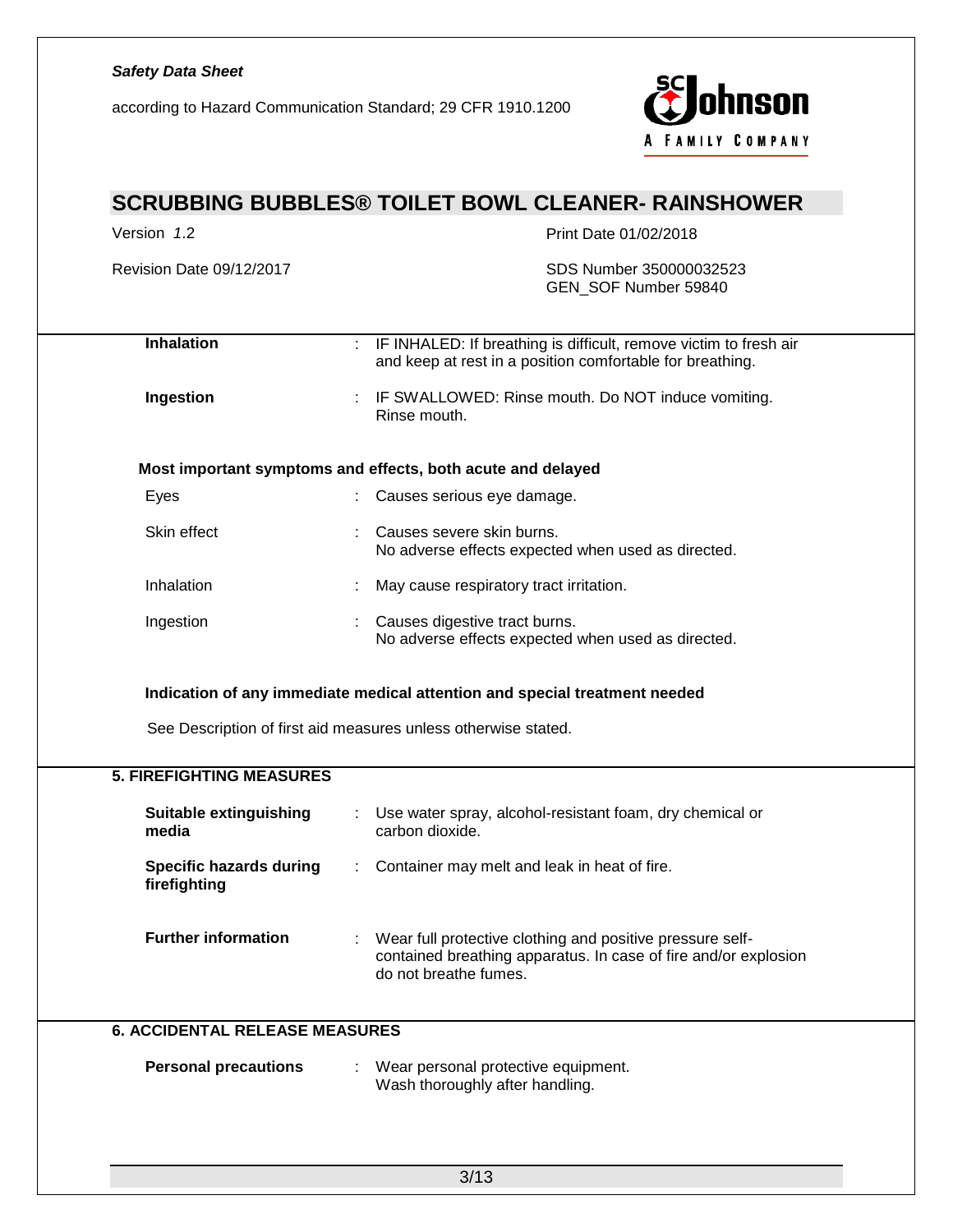### *Safety Data Sheet* ohnson according to Hazard Communication Standard; 29 CFR 1910.1200 A FAMILY COMPANY **SCRUBBING BUBBLES® TOILET BOWL CLEANER- RAINSHOWER** Version 1.2 **Print Date 01/02/2018** Revision Date 09/12/2017 **SDS Number 350000032523** GEN\_SOF Number 59840 **Environmental**  : Outside of normal use, avoid release to the environment. **precautions Methods and materials**  : Dike large spills. **for containment and**  Clean residue from spill site. Absorb spillage to prevent material damage. **cleaning up 7. HANDLING AND STORAGE Handling Precautions for safe**  : Avoid contact with skin, eyes and clothing. For personal protection see section 8. **handling** Use only as directed. KEEP OUT OF REACH OF CHILDREN AND PETS. Avoid breathing vapours, mist or gas. Wash thoroughly after handling. **Advice on protection**  : Normal measures for preventive fire protection. **against fire and explosion Storage Requirements for storage**  : Keep container closed when not in use. **areas and containers** Store locked up. Store in original container. Store in corrosive resistant aluminium container with a resistant inner liner. **8. EXPOSURE CONTROLS/PERSONAL PROTECTION Occupational Exposure Limits** ACGIH or OSHA exposure limits have not been established for this product or reportable ingredients unless noted in the table above. **Personal protective equipment Respiratory protection** : Use only with adequate ventilation. Substantial amounts of mist/vapors can be controlled with

local exhaust ventilation or respiratory protection.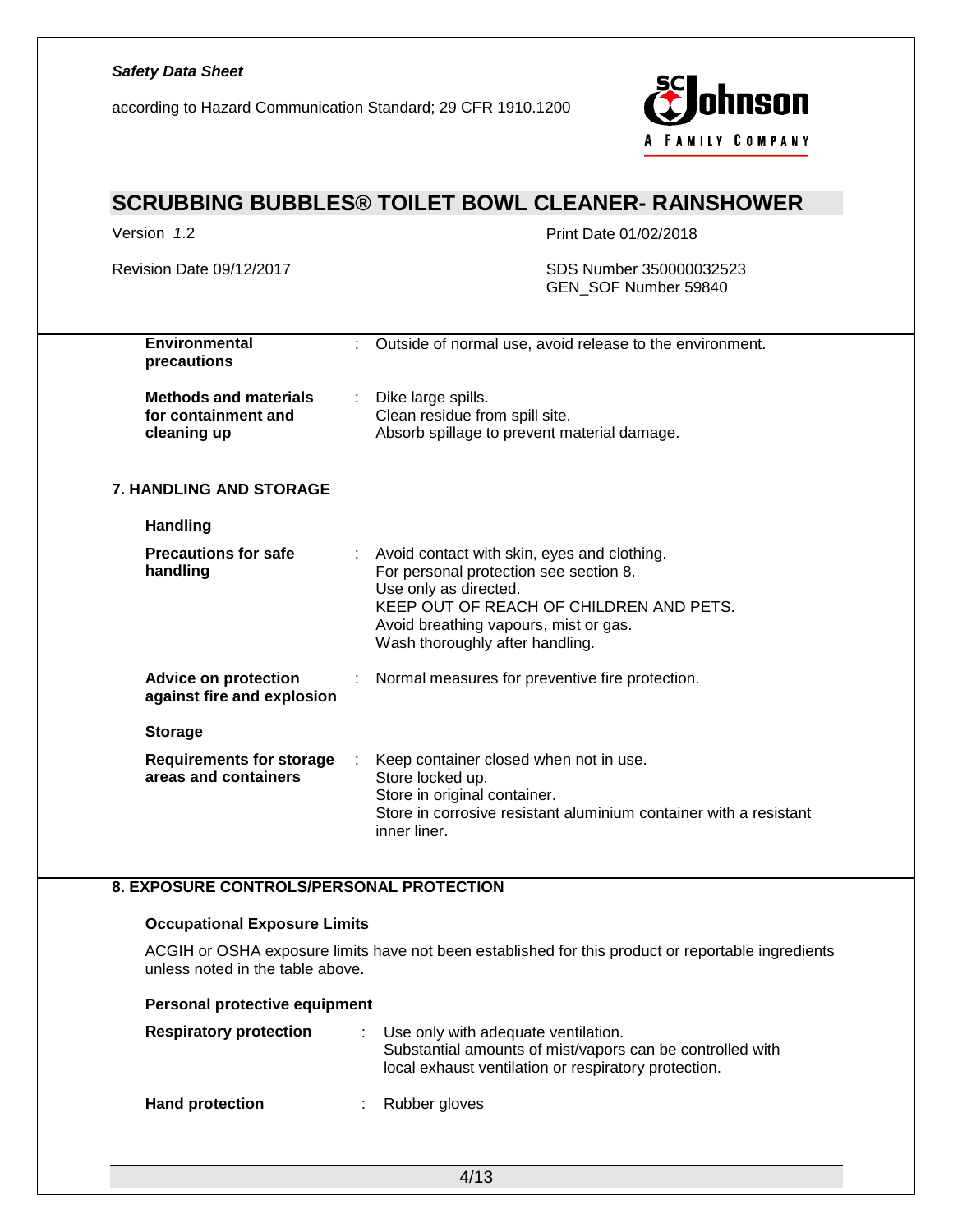# *Safety Data Sheet* ohnson according to Hazard Communication Standard; 29 CFR 1910.1200 A FAMILY COMPANY **SCRUBBING BUBBLES® TOILET BOWL CLEANER- RAINSHOWER** Version 1.2 **Print Date 01/02/2018** Revision Date 09/12/2017 **SDS Number 350000032523** GEN\_SOF Number 59840 **Eye protection** : Wear splash-resistant Chemical goggles. **Skin and body protection : Protective footwear. Hygiene measures** : Handle in accordance with good industrial hygiene and safety practice. Wash thoroughly after handling. **9. PHYSICAL AND CHEMICAL PROPERTIES Form** : liquid **Color** : green **Odour** : Marine/Ozone **Odour Threshold** : Test not applicable for this product type **pH**  $: <1$ **Melting point/freezing point** : 0 °C **Initial boiling point and**  : 100 °C **boiling range Flash point**  $: > 100 °C$ > 212 °F **Evaporation rate** : Test not applicable for this product type **Flammability (solid, gas)** : Does not sustain combustion. **Upper/lower flammability or**  : Test not applicable for this product type **explosive limits Vapour pressure** : Test not applicable for this product type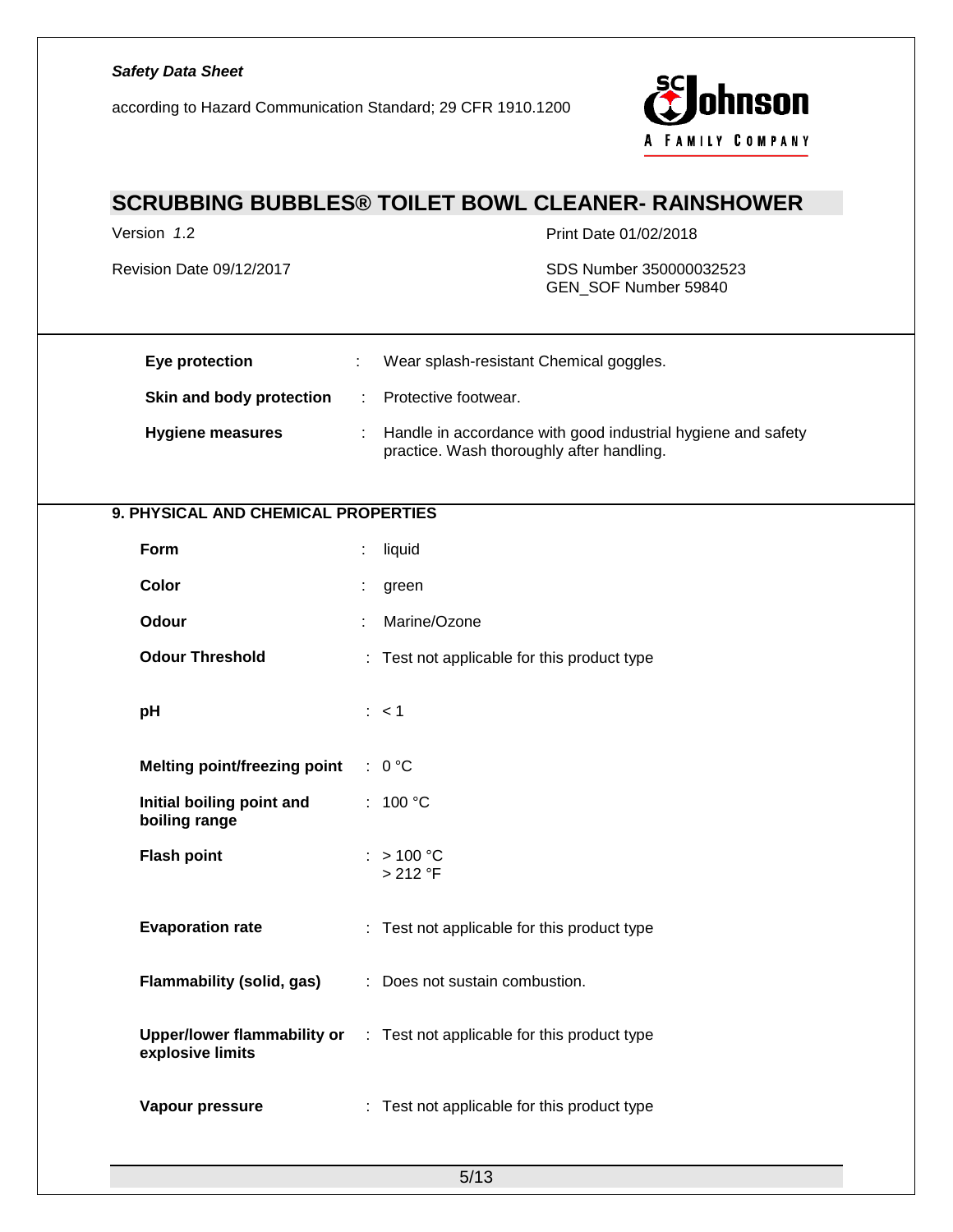according to Hazard Communication Standard; 29 CFR 1910.1200



# **SCRUBBING BUBBLES® TOILET BOWL CLEANER- RAINSHOWER**

Version *1*.2 Print Date 01/02/2018

Revision Date 09/12/2017 SDS Number 350000032523 GEN\_SOF Number 59840

| <b>Vapour density</b>                                             | : Test not applicable for this product type                                                                          |  |
|-------------------------------------------------------------------|----------------------------------------------------------------------------------------------------------------------|--|
| <b>Relative density</b>                                           | : $1.01 - 1.05$ g/cm3                                                                                                |  |
| Solubility(ies)                                                   | : soluble                                                                                                            |  |
| Partition coefficient: n-<br>octanol/water                        | : Test not applicable for this product type                                                                          |  |
| <b>Auto-ignition temperature</b>                                  | : Test not applicable for this product type                                                                          |  |
|                                                                   | <b>Decomposition temperature</b> : Test not applicable for this product type                                         |  |
| Viscosity, dynamic                                                | : 400 - 700 mPa.s<br>at 20 $\degree$ C                                                                               |  |
| <b>Viscosity, kinematic</b>                                       | : Test not applicable for this product type                                                                          |  |
| <b>Oxidizing properties</b>                                       | : Test not applicable for this product type                                                                          |  |
| <b>Volatile Organic</b><br><b>Compounds</b><br>Total VOC (wt. %)* | 0.1 % - additional exemptions may apply<br>t.<br>*as defined by US Federal and State Consumer Product<br>Regulations |  |
| <b>Other information</b>                                          | : None identified                                                                                                    |  |
| <b>10. STABILITY AND REACTIVITY</b>                               |                                                                                                                      |  |
| <b>Reactivity</b>                                                 | : Do not mix with bleach or any other household cleaners.                                                            |  |

6/13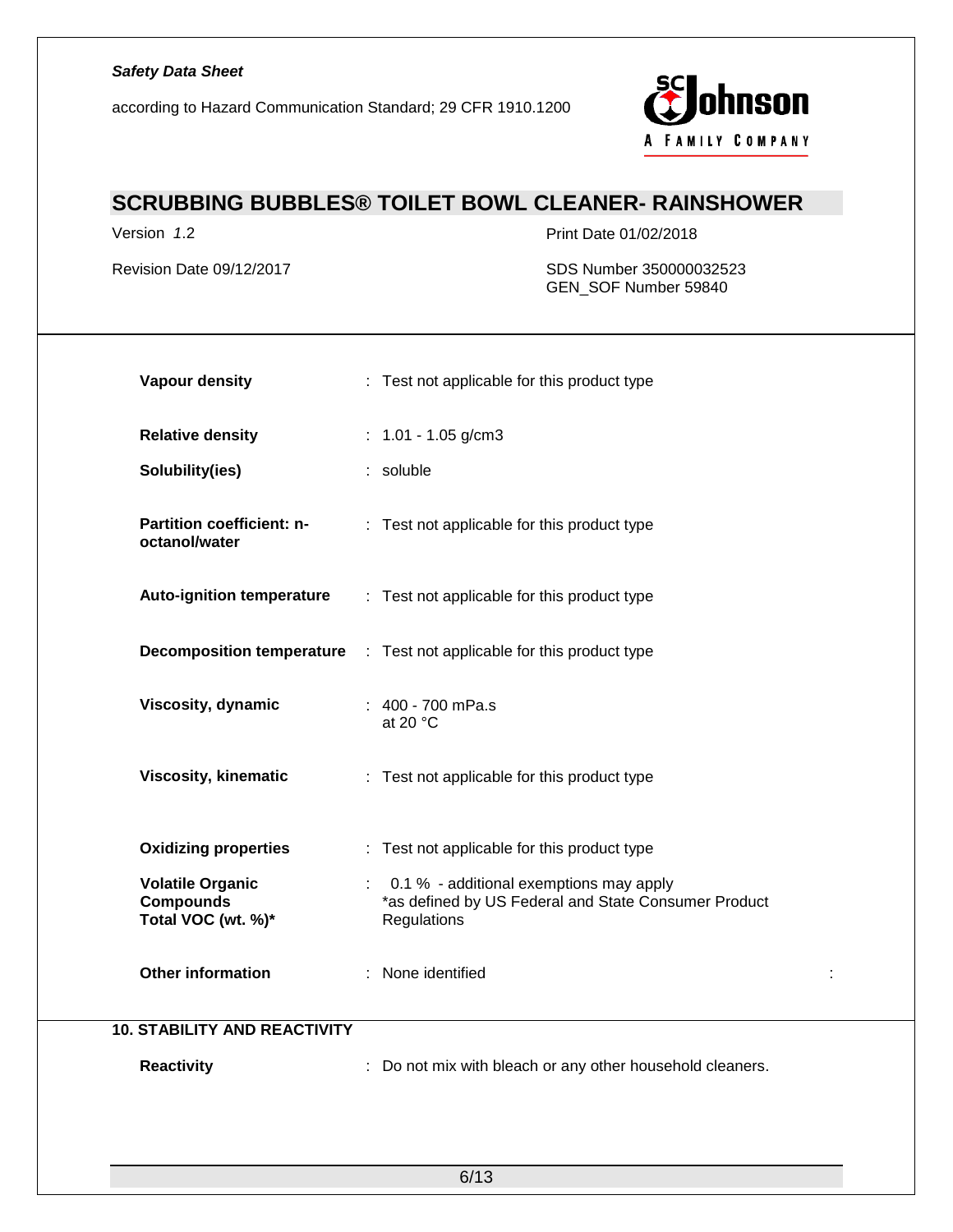according to Hazard Communication Standard; 29 CFR 1910.1200



# **SCRUBBING BUBBLES® TOILET BOWL CLEANER- RAINSHOWER**

Version *1*.2 Print Date 01/02/2018

#### Revision Date 09/12/2017 SDS Number 350000032523 GEN\_SOF Number 59840

| <b>Chemical stability</b>                    | : Stable under recommended storage conditions.                                  |
|----------------------------------------------|---------------------------------------------------------------------------------|
| <b>Possibility of hazardous</b><br>reactions | : Stable under recommended storage conditions.                                  |
| <b>Conditions to avoid</b>                   | $\therefore$ Direct sources of heat.                                            |
| Incompatible materials                       | : Do not mix with bleach or any other household cleaners.                       |
| Hazardous decomposition<br>products          | : Thermal decomposition can lead to release of irritating gases<br>and vapours. |

### **11. TOXICOLOGICAL INFORMATION**

| <b>Acute oral toxicity</b><br><b>Acute inhalation toxicity</b> |  | : $LD50$ 3715 mg/kg<br>: $LC50 > 10$ mg/L |
|----------------------------------------------------------------|--|-------------------------------------------|
| <b>Acute dermal toxicity</b>                                   |  | : $LD50 > 5000$ mg/kg                     |

| <b>GHS Properties</b> | <b>Classification</b>      | <b>Routes of entry</b>     |
|-----------------------|----------------------------|----------------------------|
| Acute toxicity        | No classification proposed | Oral                       |
| Acute toxicity        | No classification proposed | Dermal                     |
| Acute toxicity        | No classification proposed | Inhalation - Dust and Mist |
| Acute toxicity        | No classification proposed | Inhalation - Vapour        |
| Acute toxicity        | No classification proposed | Inhalation - Gas           |
| Skin corrosion        | Category 1B                |                            |
| Serious eye damage    | Category 1                 |                            |
| Skin sensitisation    | No classification proposed |                            |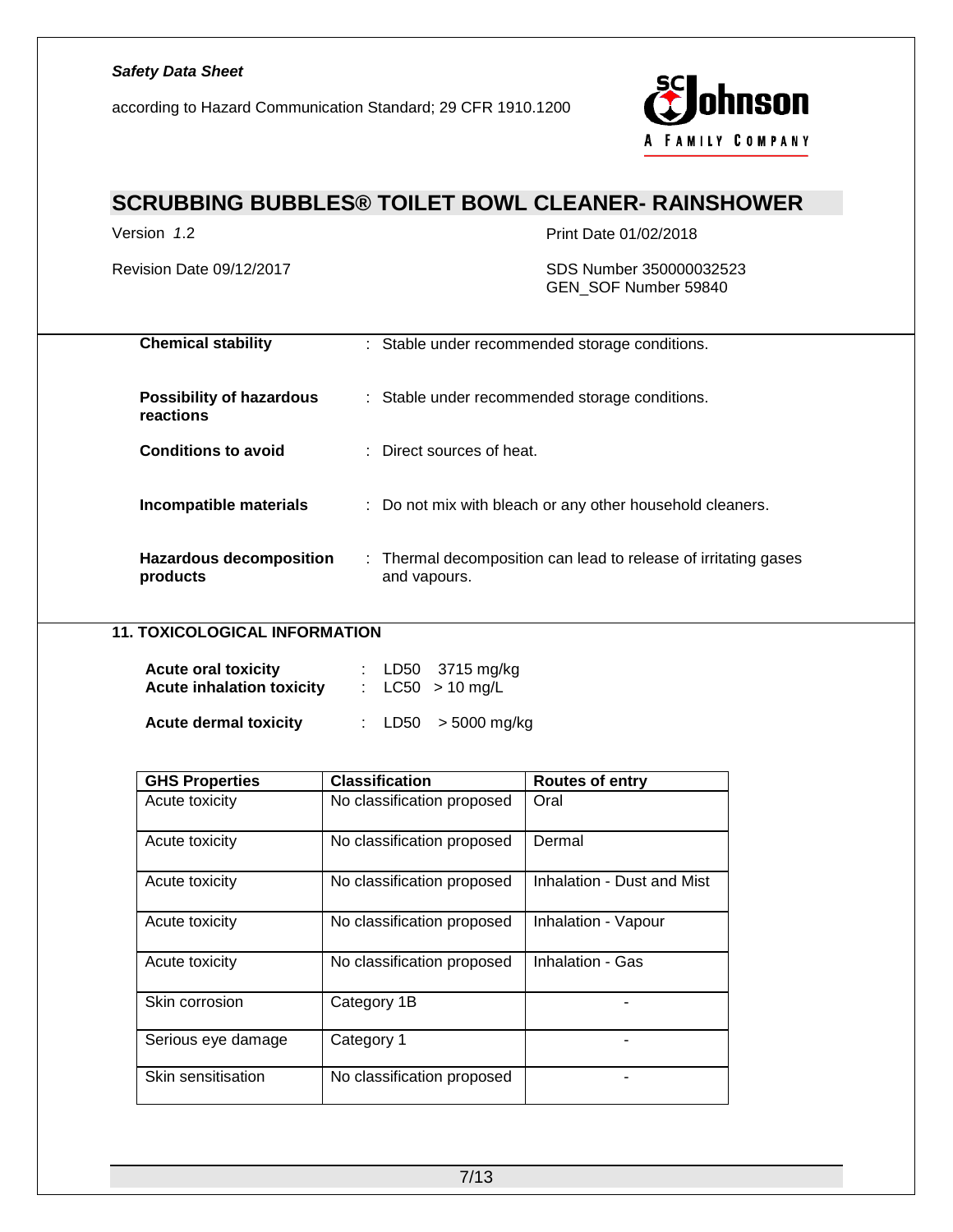according to Hazard Communication Standard; 29 CFR 1910.1200



# **SCRUBBING BUBBLES® TOILET BOWL CLEANER- RAINSHOWER**

Version *1*.2 Print Date 01/02/2018

Revision Date 09/12/2017 **SDS Number 350000032523** GEN\_SOF Number 59840

| Respiratory<br>sensitisation                             | No classification proposed |  |
|----------------------------------------------------------|----------------------------|--|
| Germ cell mutagenicity                                   | No classification proposed |  |
| Carcinogenicity                                          | No classification proposed |  |
| Reproductive toxicity                                    | No classification proposed |  |
| Specific target organ<br>toxicity - single<br>exposure   | No classification proposed |  |
| Specific target organ<br>toxicity - repeated<br>exposure | No classification proposed |  |
| Aspiration hazard                                        | No classification proposed |  |

**Aggravated Medical Condition**

: Individuals with chronic respiratory disorders such as asthma, chronic bronchitis, emphysema, etc. may be more susceptible to irritating effects

#### **12. ECOLOGICAL INFORMATION**

**Product :** The product itself has not been tested.

#### **Toxicity**

The ingredients in this formula have been reviewed and no adverse impact to the environment is expected when used according to label directions.

#### **Toxicity to fish**

| <b>Components</b>                           | <b>End point</b>                     | <b>Species</b>                            | Value                | <b>Exposure</b><br>time |
|---------------------------------------------|--------------------------------------|-------------------------------------------|----------------------|-------------------------|
| Hydrochloric acid                           | semi-<br>static test<br><b>LC50</b>  | Lepomis macrochirus<br>(Bluegill sunfish) | $3.25 - 3.5$<br>mg/l | 96 h                    |
| $2,2'$ -(octadec-9-<br>enylimino)bisethanol | LC50<br>Read-<br>across<br>(Analogy) | Danio rerio (zebra fish)                  | $0.1$ mg/l           | 96 h                    |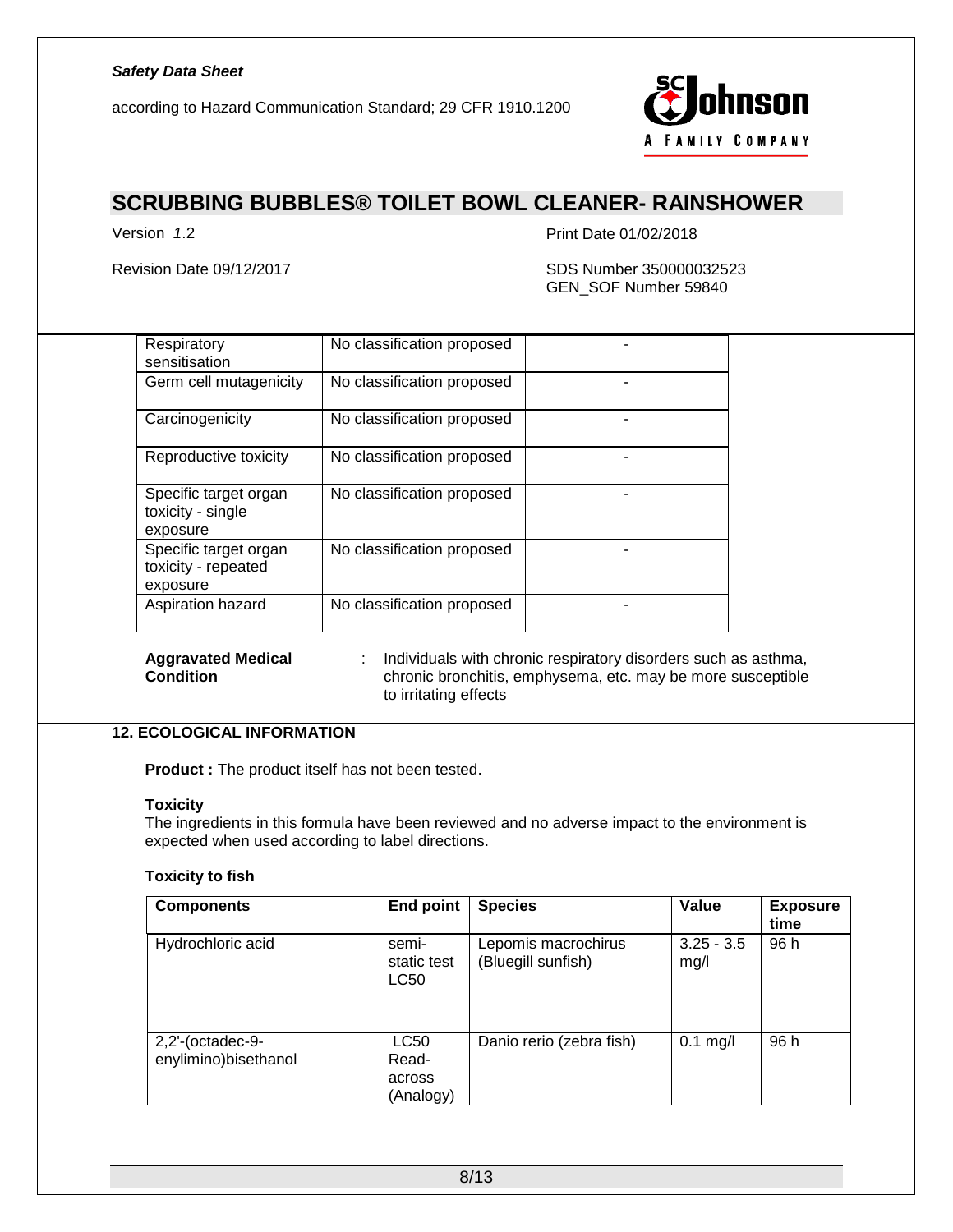according to Hazard Communication Standard; 29 CFR 1910.1200



# **SCRUBBING BUBBLES® TOILET BOWL CLEANER- RAINSHOWER**

Version *1*.2 Print Date 01/02/2018

#### Revision Date 09/12/2017 SDS Number 350000032523 GEN\_SOF Number 59840

| Alcohols, C13-15-branched<br>and linear, ethoxylated EO=8 | LC50 | Oncorhynchus mykiss<br>(rainbow trout) | $> 1 - 10$<br>mg/l | 48 h |  |
|-----------------------------------------------------------|------|----------------------------------------|--------------------|------|--|

#### **Toxicity to aquatic invertebrates**

| <b>Components</b>                                         | <b>End point</b>           | <b>Species</b>                | Value             | <b>Exposure</b><br>time |
|-----------------------------------------------------------|----------------------------|-------------------------------|-------------------|-------------------------|
| Hydrochloric acid                                         | static test<br><b>EC50</b> | Daphnia magna (Water<br>flea) | 4.92 mg/l         | 48 h                    |
| $2,2'$ -(octadec-9-<br>enylimino)bisethanol               | EC50<br>Measured           | Daphnia magna (Water<br>flea) | $0.043$ mg/l      | 48 h                    |
|                                                           | EC10                       | Daphnia magna (Water<br>flea) | 0.0107<br>mg/l    | 21 <sub>d</sub>         |
| Alcohols, C13-15-branched<br>and linear, ethoxylated EO=8 | <b>EC50</b>                | Daphnia magna (Water<br>flea) | $>1 - 10$<br>mg/l | 48 h                    |

#### **Toxicity to aquatic plants**

| <b>Components</b>                                         | <b>End point</b>             | <b>Species</b>                                   | Value             | <b>Exposure</b><br>time |
|-----------------------------------------------------------|------------------------------|--------------------------------------------------|-------------------|-------------------------|
| Hydrochloric acid                                         | static test<br>EC50          | Chlorella vulgaris (Fresh<br>water algae)        | $4.7$ mg/l        | 72 h                    |
| $2,2'$ -(octadec-9-<br>enylimino)bisethanol               | Growth<br>inhibition<br>EC50 | Pseudokirchneriella<br>subcapitata (green algae) | 0.0867<br>mg/l    | 72 h                    |
| Alcohols, C13-15-branched<br>and linear, ethoxylated EO=8 | <b>EC50</b>                  | Desmodesmus<br>subspicatus (green algae)         | $>1 - 10$<br>mg/l | 72 h                    |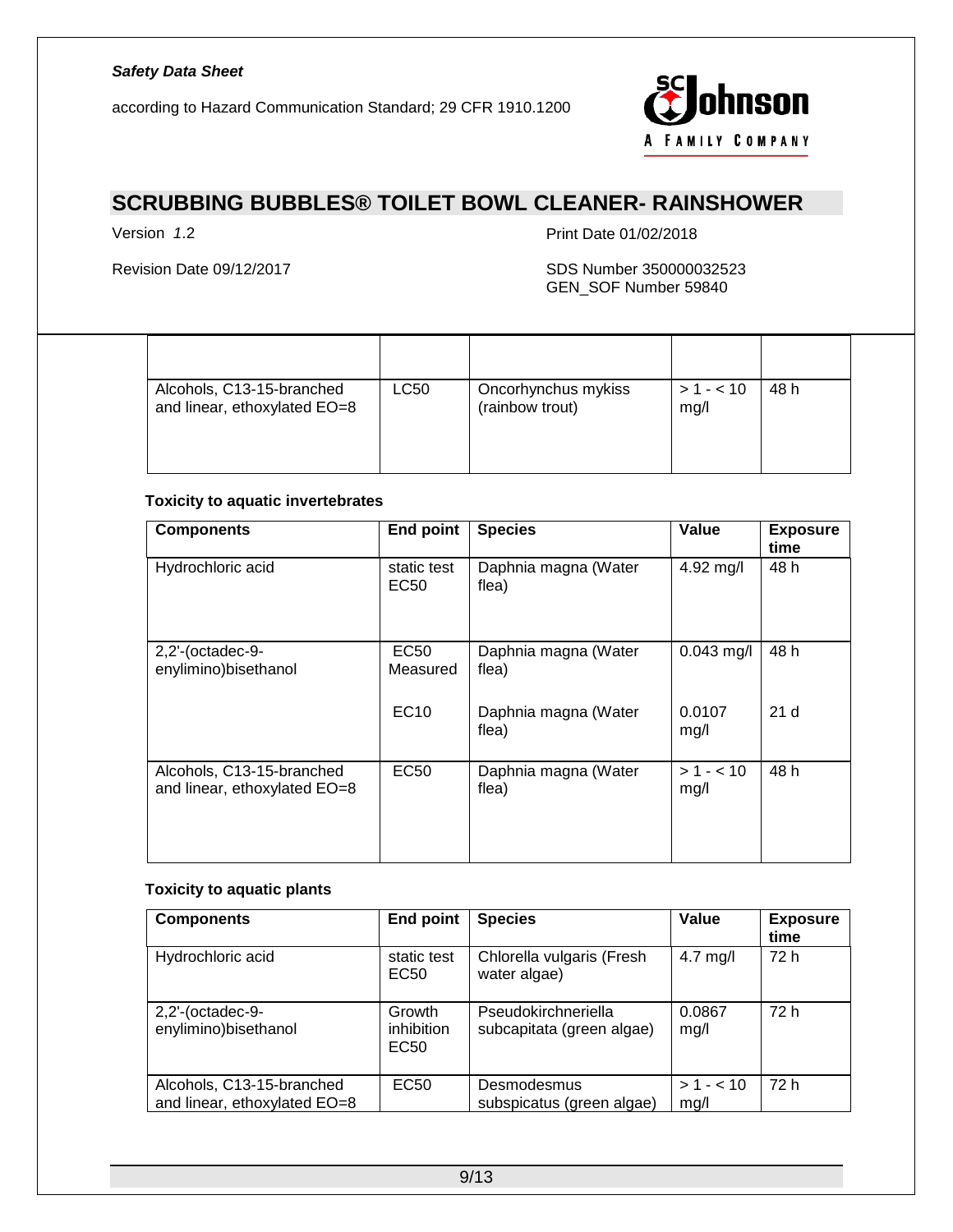according to Hazard Communication Standard; 29 CFR 1910.1200



# **SCRUBBING BUBBLES® TOILET BOWL CLEANER- RAINSHOWER**

Version *1*.2 Print Date 01/02/2018

#### Revision Date 09/12/2017 SDS Number 350000032523 GEN\_SOF Number 59840

#### *Persistence and degradability*

| <b>Component</b>                                          | <b>Biodegradation</b> | <b>Exposure</b><br>time | <b>Summary</b>                |
|-----------------------------------------------------------|-----------------------|-------------------------|-------------------------------|
| Hydrochloric acid                                         | No data available     |                         |                               |
| $2,2'$ -(octadec-9-<br>enylimino)bisethanol               | 44 %                  | 28d                     | Not readily<br>biodegradable. |
| Alcohols, C13-15-branched<br>and linear, ethoxylated EO=8 | 60%                   | 28d                     | Readily biodegradable.        |

#### **Bioaccumulative potential**

| <b>Component</b>                                          | <b>Bioconcentration</b><br>factor (BCF) | <b>Partition Coefficient n-</b><br>Octanol/water (log) |
|-----------------------------------------------------------|-----------------------------------------|--------------------------------------------------------|
| Hydrochloric acid                                         | No data available                       | 0.25                                                   |
| $2,2'$ -(octadec-9-<br>enylimino)bisethanol               | No data available                       | 3.4 Calculated                                         |
| Alcohols, C13-15-branched<br>and linear, ethoxylated EO=8 | No data available                       | No data available                                      |

#### **Mobility**

| Component                                                 | End point         | Value |
|-----------------------------------------------------------|-------------------|-------|
| Hydrochloric acid                                         | No data available |       |
| $2,2'$ -(octadec-9-<br>enylimino)bisethanol               | No data available |       |
| Alcohols, C13-15-branched<br>and linear, ethoxylated EO=8 | No data available |       |

#### **PBT and vPvB assessment**

| Component                    | <b>Results</b>                       |
|------------------------------|--------------------------------------|
| Hydrochloric acid            | Not fulfilling PBT and vPvB criteria |
|                              |                                      |
| $2,2'$ -(octadec-9-          | Not fulfilling PBT and vPvB criteria |
| enylimino)bisethanol         |                                      |
| Alcohols, C13-15-branched    | Not fulfilling PBT and vPvB criteria |
| and linear, ethoxylated EO=8 |                                      |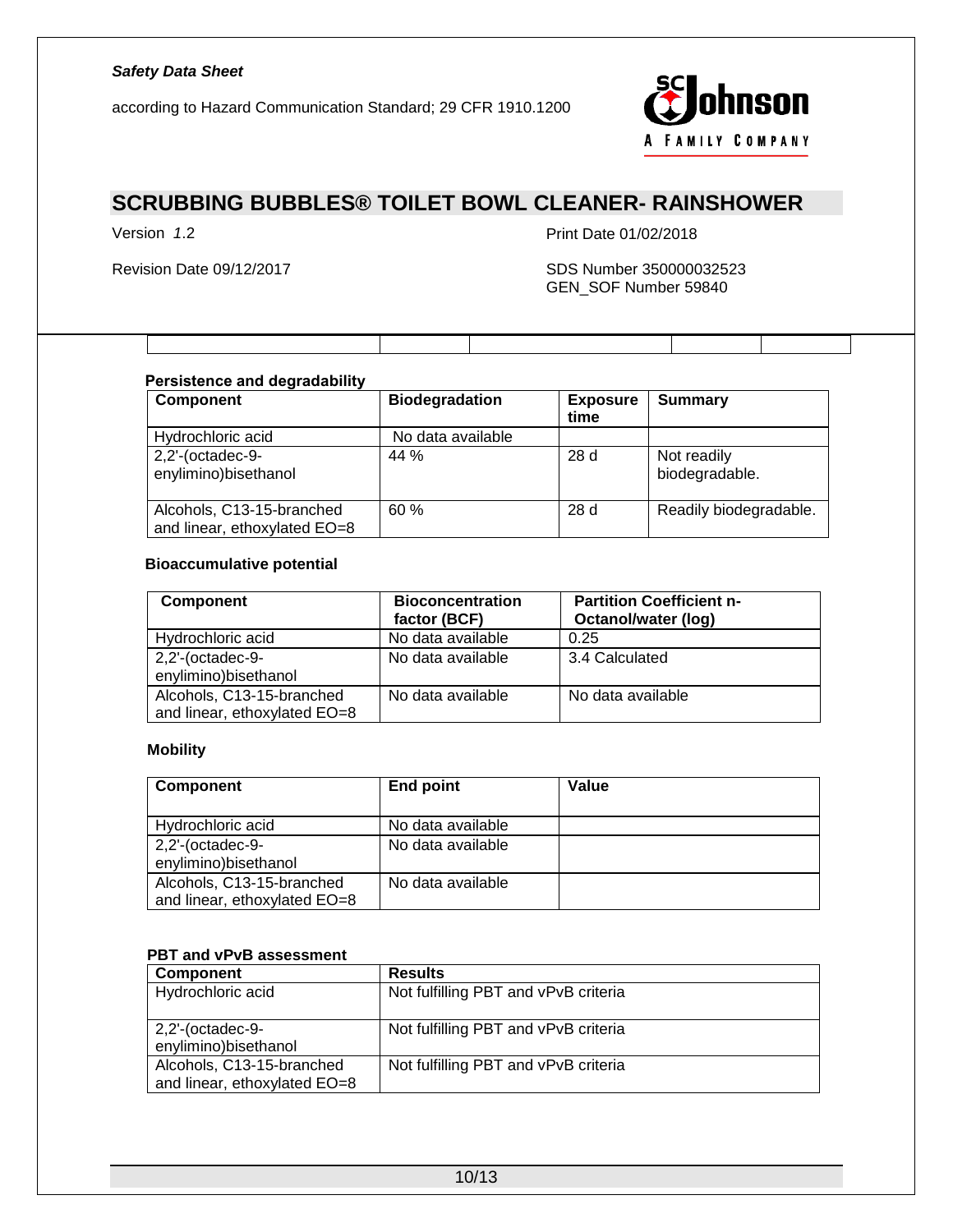according to Hazard Communication Standard; 29 CFR 1910.1200



## **SCRUBBING BUBBLES® TOILET BOWL CLEANER- RAINSHOWER**

Version *1*.2 Print Date 01/02/2018

Revision Date 09/12/2017 **SDS Number 350000032523** GEN\_SOF Number 59840

**Other adverse effects :** None known.

#### **13. DISPOSAL CONSIDERATIONS**

Consumer may discard empty container in trash, or recycle where facilities exist.

### **14. TRANSPORT INFORMATION**

Please refer to the Bill of Lading/receiving documents for up-to-date shipping information.

|                                                                                                              | <b>Land transport</b>                                                                                          | Sea transport                                                                                                     | Air transport                                                                                                  |
|--------------------------------------------------------------------------------------------------------------|----------------------------------------------------------------------------------------------------------------|-------------------------------------------------------------------------------------------------------------------|----------------------------------------------------------------------------------------------------------------|
| <b>UN number</b>                                                                                             | 1760                                                                                                           | 1760                                                                                                              | 1760                                                                                                           |
| <b>UN proper</b><br>shipping name                                                                            | Corrosive Liquid,<br>N.O.S. (Hydrochloric<br>acid, 2,2'-(Octadec-<br>9-<br>enylimino)bisethanol)<br>8          | Corrosive Liquid,<br>N.O.S. (Hydrochloric<br>acid, 2,2'-(Octadec-9-<br>enylimino)bisethanol)<br>8                 | Corrosive Liquid, N.O.S.<br>(Hydrochloric acid, 2,2'-<br>(Octadec-9-<br>enylimino)bisethanol)<br>8             |
| <b>Transport hazard</b><br>class(es)                                                                         |                                                                                                                |                                                                                                                   |                                                                                                                |
| <b>Packing group</b>                                                                                         | $\mathbf{I}$                                                                                                   | $\mathbf{I}$                                                                                                      | $\mathbf{I}$                                                                                                   |
| <b>Environmental</b><br>hazards                                                                              |                                                                                                                |                                                                                                                   |                                                                                                                |
| <b>Special</b><br>precautions for<br>user                                                                    | Limited quantities<br>derogation may be<br>applicable to this<br>product, please check<br>transport documents. | Limited quantities<br>derogation may be<br>applicable to this<br>product, please<br>check transport<br>documents. | Limited quantities<br>derogation may be<br>applicable to this<br>product, please check<br>transport documents. |
| <b>Transport in</b><br>bulk according<br>to Annex II of<br><b>MARPOL 73/78</b><br>and the <b>IBC</b><br>Code | Product not<br>transported as bulk.                                                                            | Product not<br>transported as bulk.                                                                               | Product not transported<br>as bulk.                                                                            |

#### **15. REGULATORY INFORMATION**

**Notification status** : All ingredients of this product are listed or are excluded from listing on the U.S. Toxic Substances Control Act (TSCA)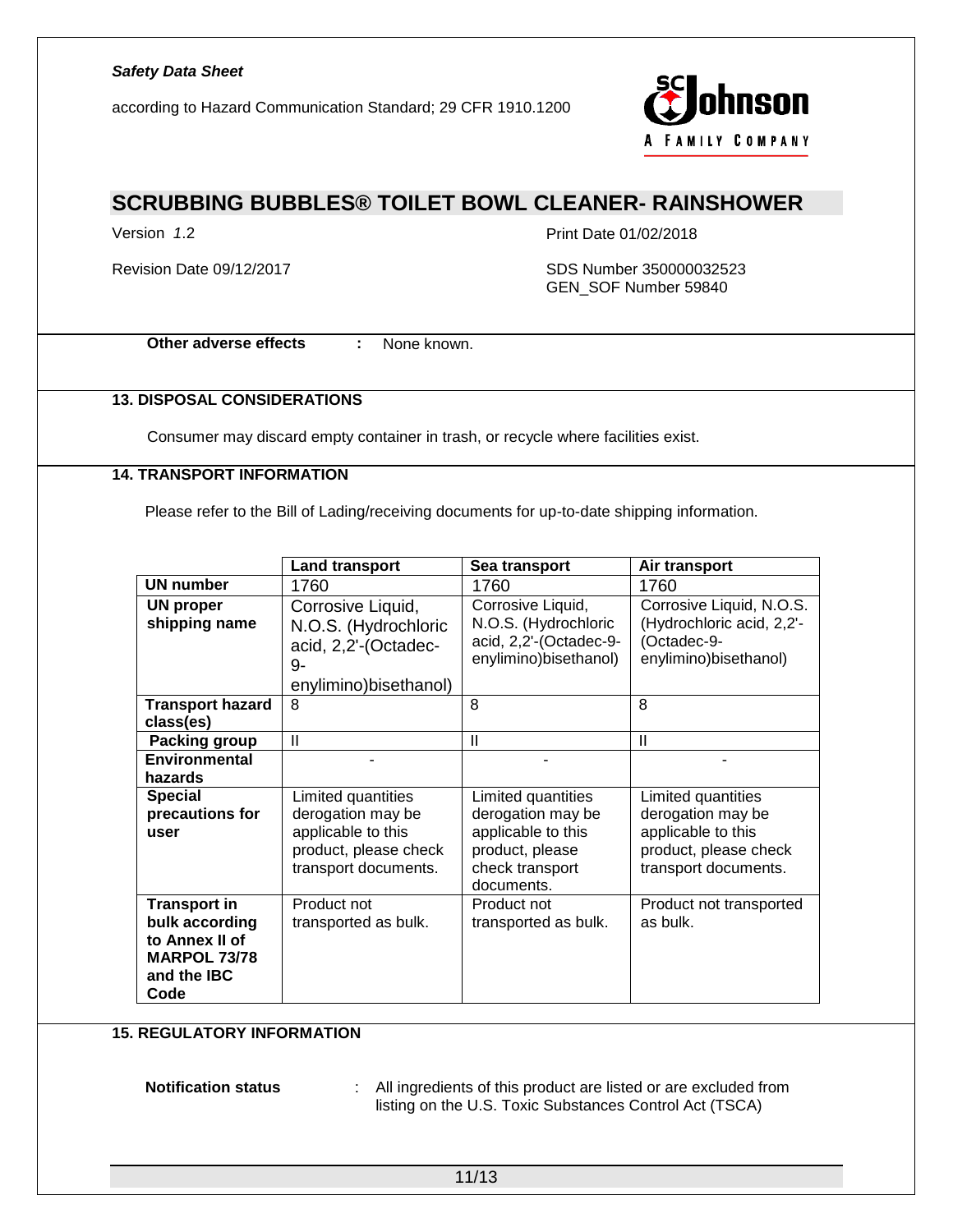according to Hazard Communication Standard; 29 CFR 1910.1200



# **SCRUBBING BUBBLES® TOILET BOWL CLEANER- RAINSHOWER**

Version *1*.2 Print Date 01/02/2018

Revision Date 09/12/2017 **SDS Number 350000032523** GEN\_SOF Number 59840

|                            | Chemical Substance Inventory.                                                                                                                          |
|----------------------------|--------------------------------------------------------------------------------------------------------------------------------------------------------|
| <b>Notification status</b> | All ingredients of this product comply with the New Substances<br>Notification requirements under the Canadian Environmental<br>Protection Act (CEPA). |
| <b>California Prop. 65</b> | This product is not subject to the reporting requirements under                                                                                        |

California's Proposition 65.

### **16. OTHER INFORMATION**

| <b>HMIS Ratings</b> |   |  |
|---------------------|---|--|
| <b>Health</b>       | 3 |  |
| <b>Flammability</b> | 0 |  |
| <b>Reactivity</b>   | 0 |  |
| <b>NFPA Ratings</b> |   |  |
| <b>Health</b>       | 3 |  |
| <b>Fire</b>         | 0 |  |
| <b>Reactivity</b>   | 0 |  |
| <b>Special</b>      |   |  |

This information is being provided in accordance with the Occupational Safety and Health Administration (OSHA) regulation (29 CFR 1910.1200). The information supplied is designed for workplaces where product use and frequency of exposure exceeds that established for the labeled consumer use.

#### *Further information*